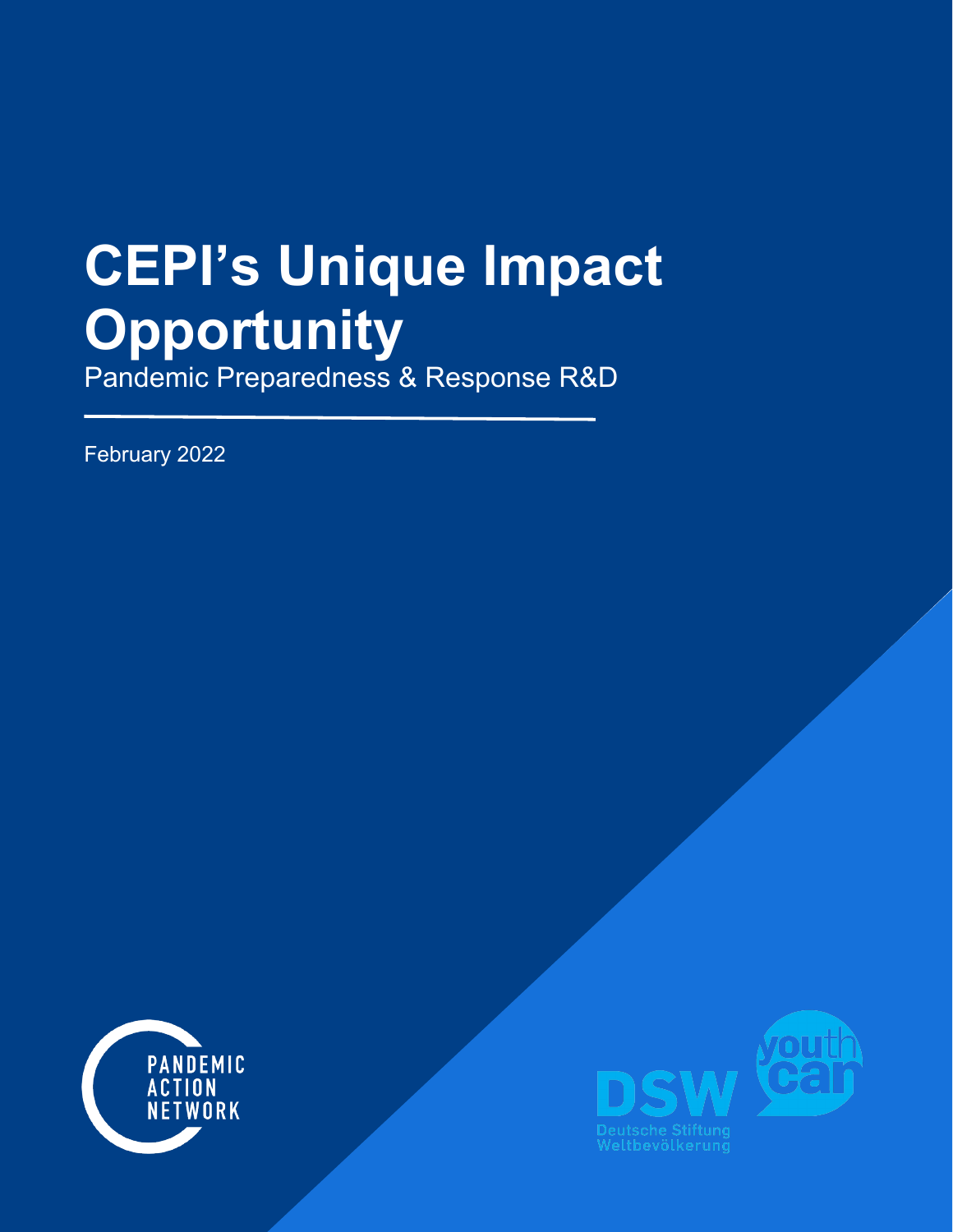# **What is CEPI?**

**The Coalition for Epidemic Preparedness Innovations (CEPI) is a global partnership between public, private, philanthropic, and civil society entities to develop vaccines to stop future epidemics and pandemics.** Its mission is to accelerate the development of vaccines against emerging infectious diseases (EID) and enable equitable access for all during outbreaks. CEPI was built to invest proactively in translational research for just-in-case vaccines and just-in-time platforms for serious EID outbreaks. During COVID-19, it moved quickly to accelerate development and manufacturing of new vaccines and was the only entity with the mandate to invest in de-risking COVID-19 vaccine research and development (R&D) with global, rather than national, access in mind. CEPI's role in the COVID-19 global response has propelled development of an ambitious, yet achievable, five-year strategy to compress vaccine development for novel pathogens to 100 days, and advance prototype vaccines for future pandemic threats.

## **How is CEPI unique?**

#### **Positioned to address global threats.**

- Mandated to advance R&D for vaccines for EIDs with epidemic and pandemic risk globally not just for diseases that threaten certain regions or high-income countries.
- Funding the development of over 20 vaccine candidates for priority diseases such as Chikungunya, Lassa fever, MERS, Nipah, Rift Valley fever, and Ebola — as well as next generation COVID-19 and pan-Corona virus vaccines. CEPI has also established three rapid response platforms to develop vaccines against unknown pathogens, or "Disease X".
- With its new strategy, CEPI aims to respond to the next global Disease X with a new vaccine in just 100 days.

#### $\overline{\Delta}$  Uniquely focused on equitable access for the global good.

- Mandated to serve global health interests equitably particularly those of low- and middleincome countries (LMICs), which are traditionally underserved despite the likelihood that the next pandemic will stem from an EID that emerges in a low-resource setting.
- Prioritizes global access to EID vaccines as a global good that benefits all countries, not as charity or aid. CEPI requires that vaccines produced with its support be accessible first and foremost in low-resource settings and includes equitable access provisions in all its contracts. CEPI also sources innovations from around the world, engaging with global R&D partners, crowding in public and private investors, and deliberately building a diversified product portfolio to advance vaccines suitable for widespread use.
- Funded the first Phase 3 trial of a Chikungunya vaccine and advanced the first-ever Nipah virus, MERS coronavirus, and Lassa virus vaccines into clinical testing.
- During the COVID-19 pandemic, CEPI's equitable access requirements have enabled COVID-19 Vaccines Global Access (COVAX) to access almost 3 billion doses of CEPI-supported vaccines for equitable distribution.



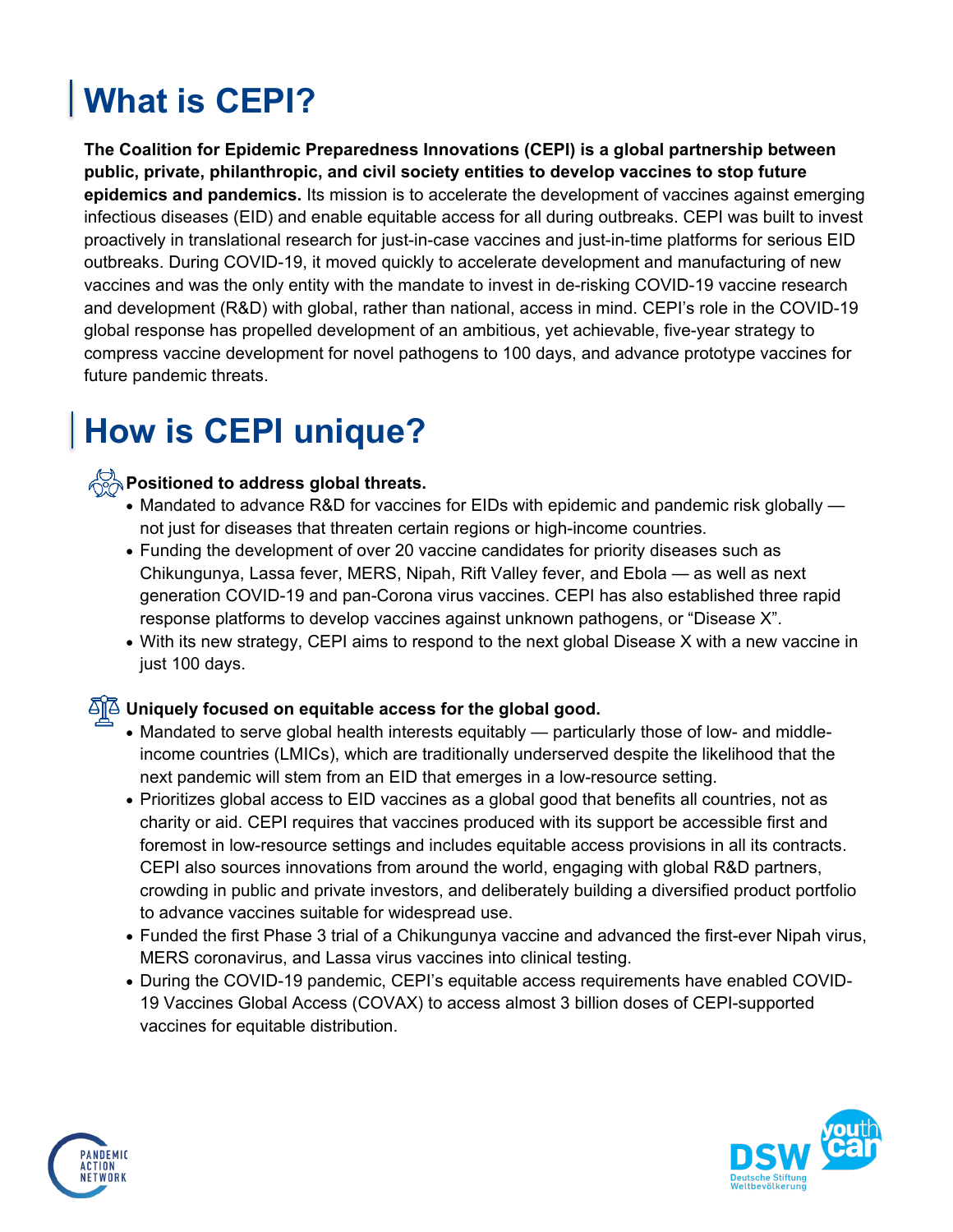#### **III** Built for catalytic impact.

- CEPI leverages investments and relationships with stakeholders across governments, philanthropy, and the private sector to pool funds to fuel R&D for global benefit and connect geographically diverse research teams to augment what can be accomplished through national medical R&D infrastructure.
- During COVID-19, global investments in CEPI fueled US\$1.5 billion to accelerate the development of a diverse portfolio of 14 COVID-19 vaccine candidates, one of the world's largest and most diverse.
- Initiatives like its MERS Task Force connect disease experts from around the world to share information, collaborate, and leverage learnings and investments that propel vaccine development.



### **Working in partnership: How CEPI complements national & regional pandemic preparedness initiatives**

CEPI's global mandate positions it to support and strengthen regional and national R&D institutions that work to counter pandemic threats but may not have the full global orientation of CEPI.



#### **Africa**

In Africa, where nearly 100% of vaccines are imported, CEPI has joined efforts with the African Union and the Institut Pasteur in Senegal to boost regional vaccine R&D manufacturing. CEPI is also working with the Nigeria Centre for Disease Control and research partners across Benin, Guinea, Liberia, and Sierra Leone to create the largest ever Lassa fever study, working to provide a more accurate assessment of the incidence of Lassa fever infections in the West African region. Over 20,000 participants are being recruited to take part in the study. The research will provide key information to help guide future late-stage Lassa vaccine clinical trials and potential vaccination strategies following licensure of a product.

#### **North America**

In the U.S., the Biomedical Advanced Research and Development Authority (BARDA) is positioned to protect the U.S. against material threats, man-made and biologic. While BARDA is built to serve domestic populations and national interests in reaction to a threat or crisis, CEPI is positioned to act globally and proactively. BARDA led U.S. COVID-19 product development